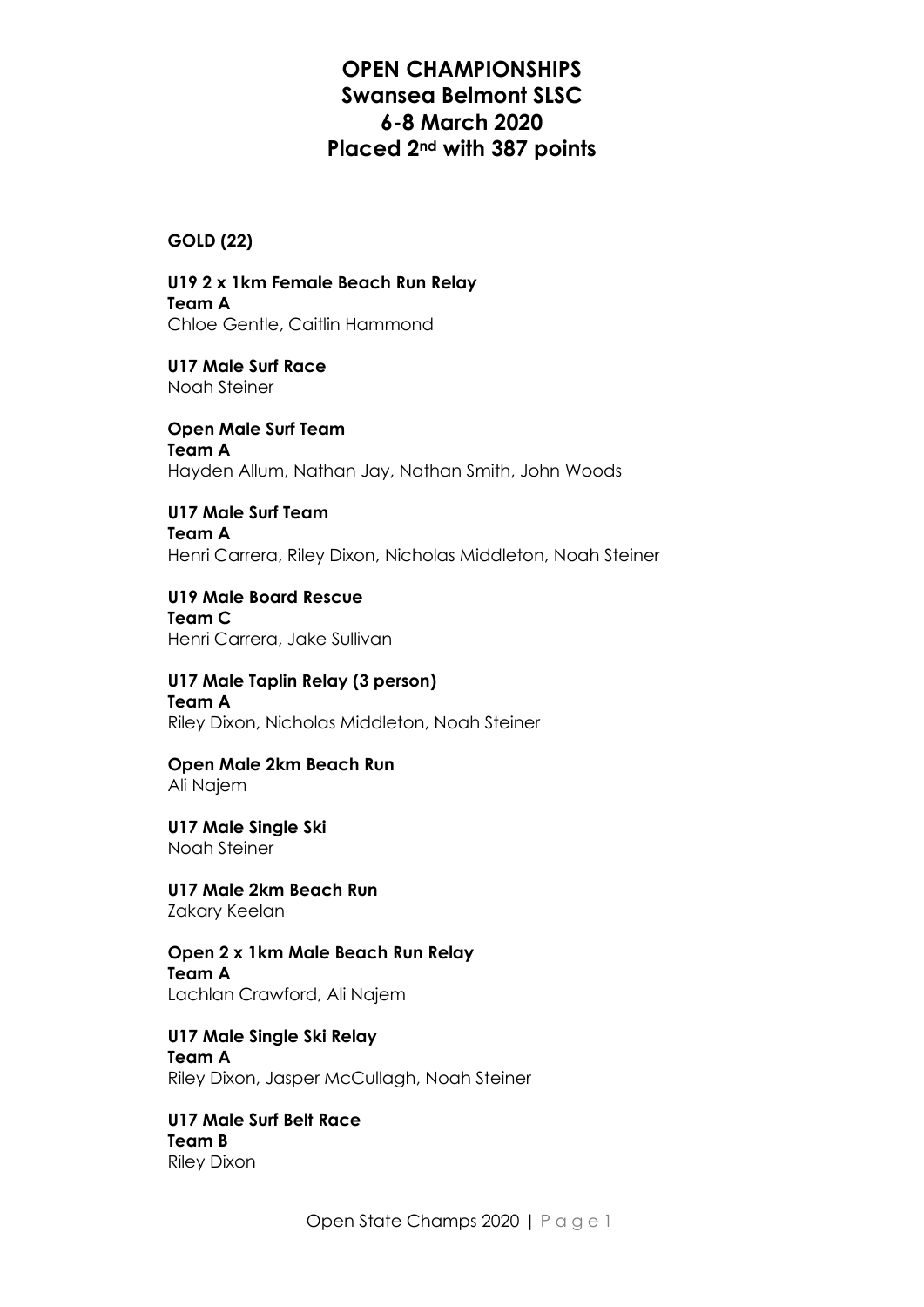#### **Open Male Beach Sprint Relay Team A**

Clayton Beranek, James Karagiannis, Matthew Lewis, Jamee Smith

### **Open Female Board Rescue Team B**

Elyssa Pierce, Taylar Puskaric

#### **Open Female 2km Beach Run** Jessie Phelps

**U19 Female 2km Beach Run** Chloe Gentle

**U17 Female 2km Beach Run** Jessie Phelps

**Open 2 x 1km Female Beach Run Relay Team B** Jessie Phelps, Harriet Smith

**U17 2 x 1km Female Beach Run Relay Team A** Jessie Phelps, Rebecca Selmon

#### **Open Female Single Ski Relay Team A** Carla Papac, Britney Pierce, Taylar Puskaric

### **U17 Female Surf Belt Race Team A** Ella McLachlan

**Open 6 Person R&R Team A** Emily Caterson, Brock Douglas, Blake McCrindle, Kurt Melville, Grant Sandstrom, Stuart Smith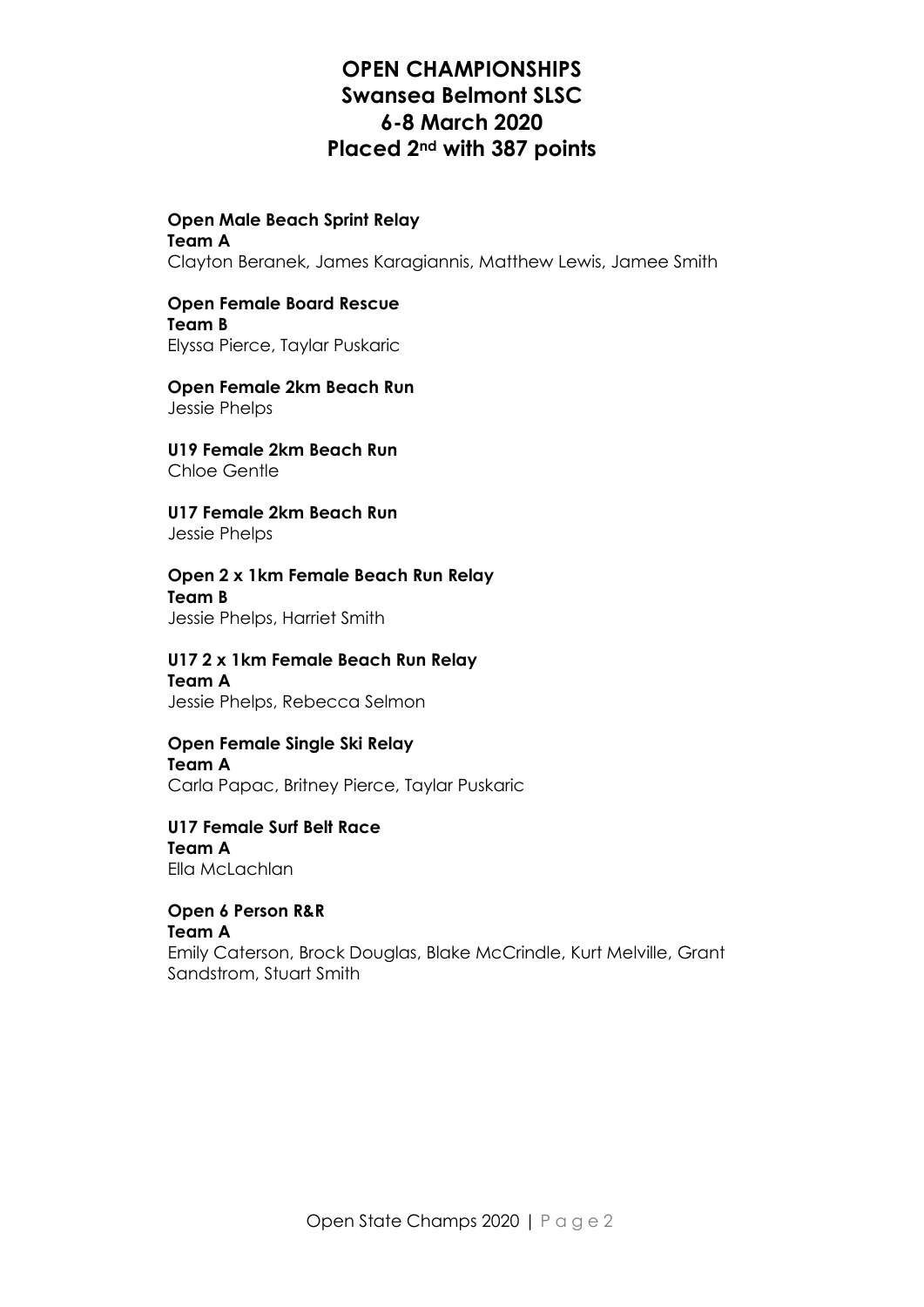#### **SILVER (19)**

**U19 2 x 1km Male Beach Run Relay Team A** Zackary Keelan, Finn Ross

**U17 Male Surf Race** Riley Dixon

**U19 Male Surf Team Team A** Henri Carrera, Nathan Jay, Nicholas Middleton, Callum Redrup

**U17 Male Board Rescue Team C** Riley Dixon, Noah Steiner

**U17 Male Board Relay Team A** Riley Dixon, Nicholas Middleton, Noah Steiner

**Open Male Beach Sprint** Jamee Smith

**U17 Male Surf Belt Race Team C** Nicholas Middleton

**U19 Female Surf Team Team A** Kaimana Fittock, Mia Ross, Rachel Sothern, Kiera Warn

**U15 Female Surf Team Team A** Charli Cash, Maya Dixon, India Hulbert, Kaitlyn Middleton

**Open Female Rescue Tube Rescue Team A** Carla Papac, Elyssa Pierce, Britney Pierce, Taylar Puskaric

**Open Female Taplin Relay (3 person) Team A** Carla Papac, Britney Pierce, Rachel Sothern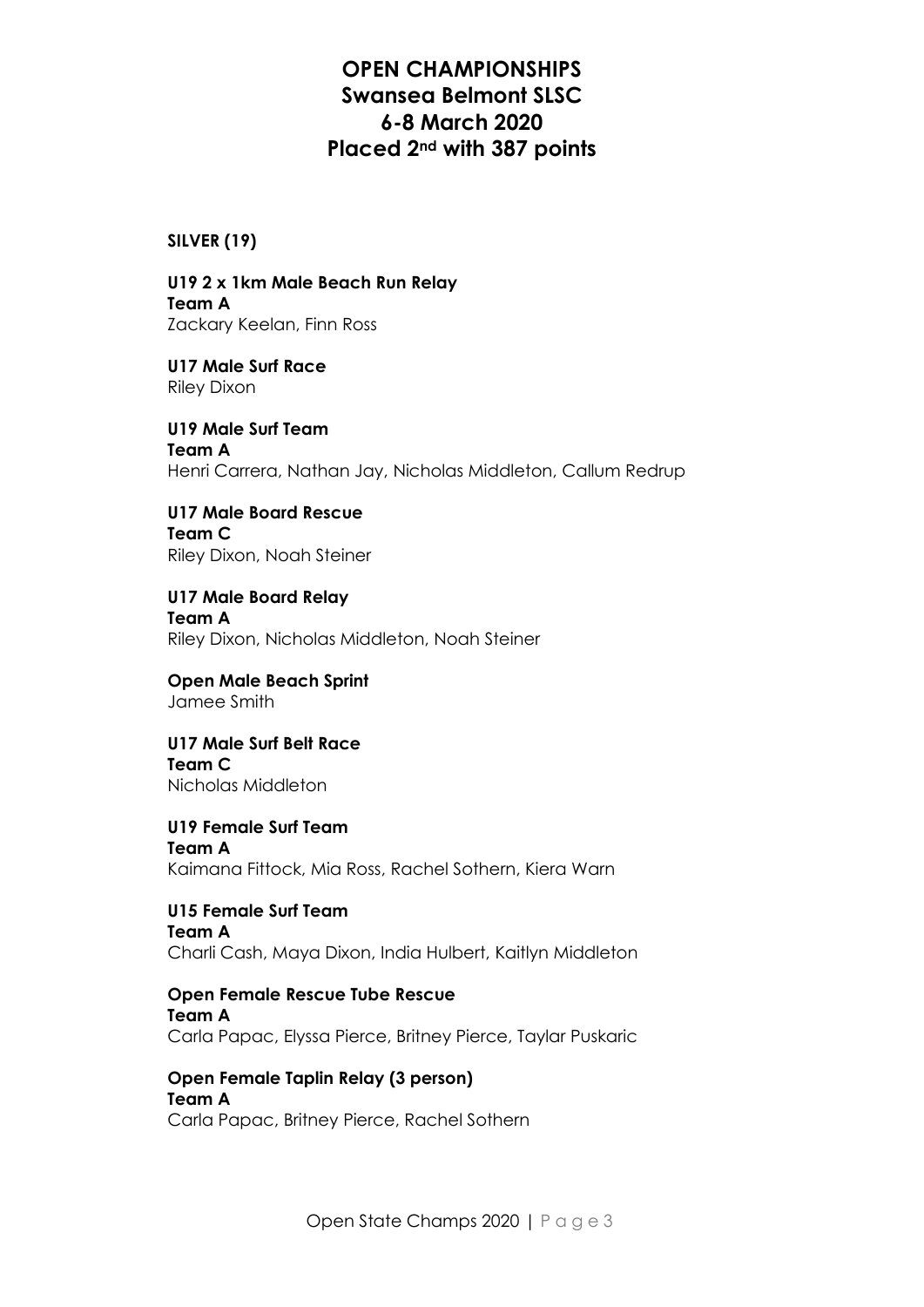### **Open Female 2km Beach Run**

Harriet Smith

# **U15 2 x 1km Female Beach Run Relay**

**Team A** Tara Gentle, Violet Keelan

### **Open 2 x 1km Female Beach Run Relay Team A** Chloe Gentle, Carla Papac

**U19 Female Double Ski Team A** Emily Eaves, Mia Ross

#### **Open Female Surf Belt Team B** Elyssa Pierce

**U19 Female Board Relay Team A** Emily Eaves, Mia Ross, Rachel Sothern

**U15 Female Beach Sprint** Lammers, Zara

#### **U15 Female Beach Relay Team A**

Tyler Coles, Tara Gentle, Zara Lammers, Jade Tattam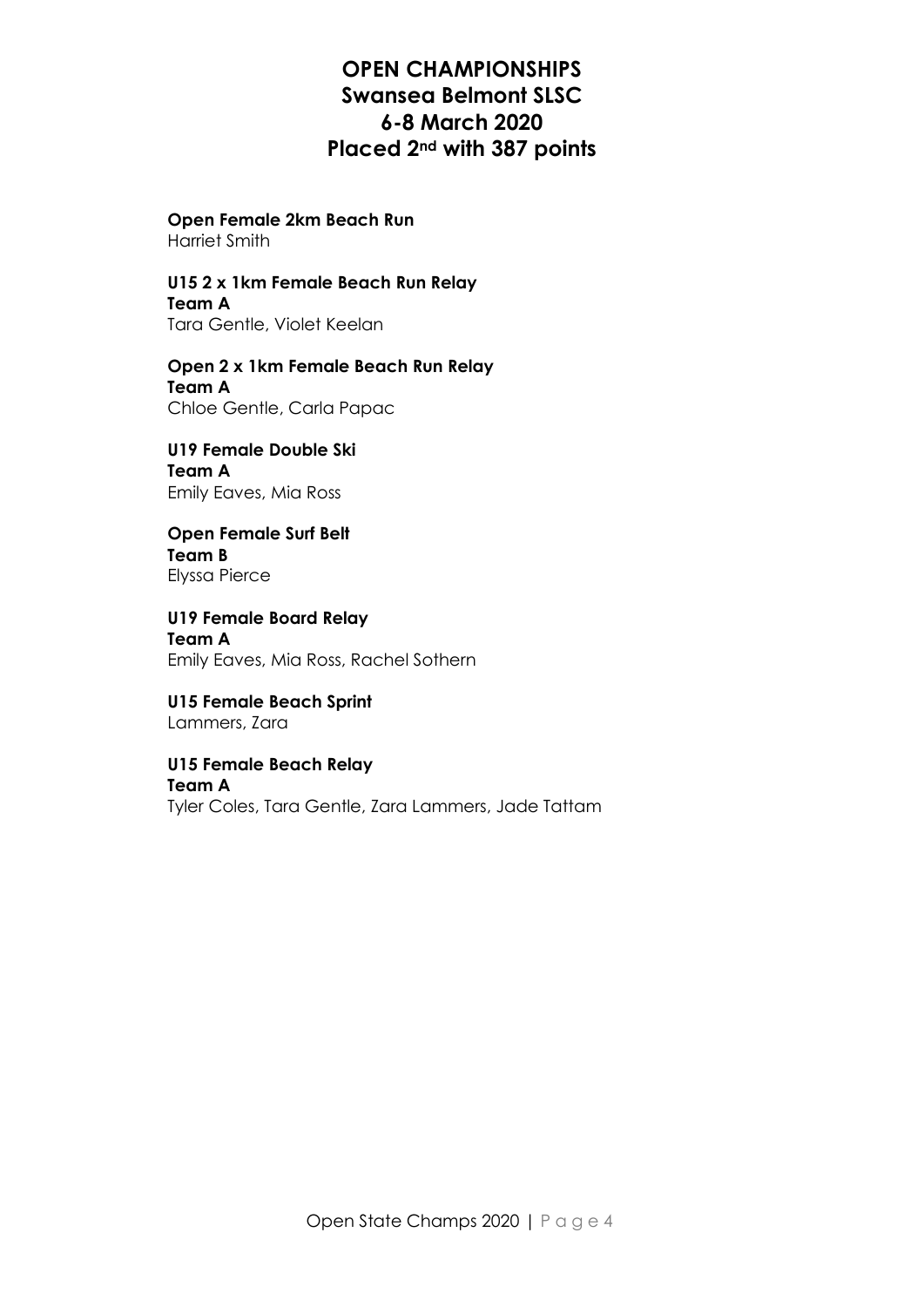### **BRONZE (18)**

**U19 Male Surf Race** Nathan Jay

**Open Male 5 Person R&R Team A** Brock Douglas, Colin Jones, Kurt Melville, Grant Sandstrom, Stuart Smith

**Open Male Iron Man** Hayden Allum

**U19 Male Board Rescue Team A** Nathan Jay, Callum Redrup

**U19 Male Rescue Tube Rescue Team A** Henri Carrera, Morgan Lloyd, Nicholas Middleton, Finn Ross

**U19 Male Taplin Relay (3 person) Team A** Jed Buckley, Nathan Jay, Callum Redrup

**U17 Male Surf Belt Race Team A** Henri Carrera

**Open Female Surf Team Team A** Carla Papac, Elyssa Pierce, Britney Pierce, Taylar Puskaric

**U19 Female Iron Woman** Kiera Warn

**U15 Female Iron Woman** Kaitlyn Middleton

**U15 Female Cameron Relay Team B** Tahli Christensen, India Hulbert, Kaitlyn Middleton, Jade Oliver

**Open Female 2km Beach Run** Chloe Gentle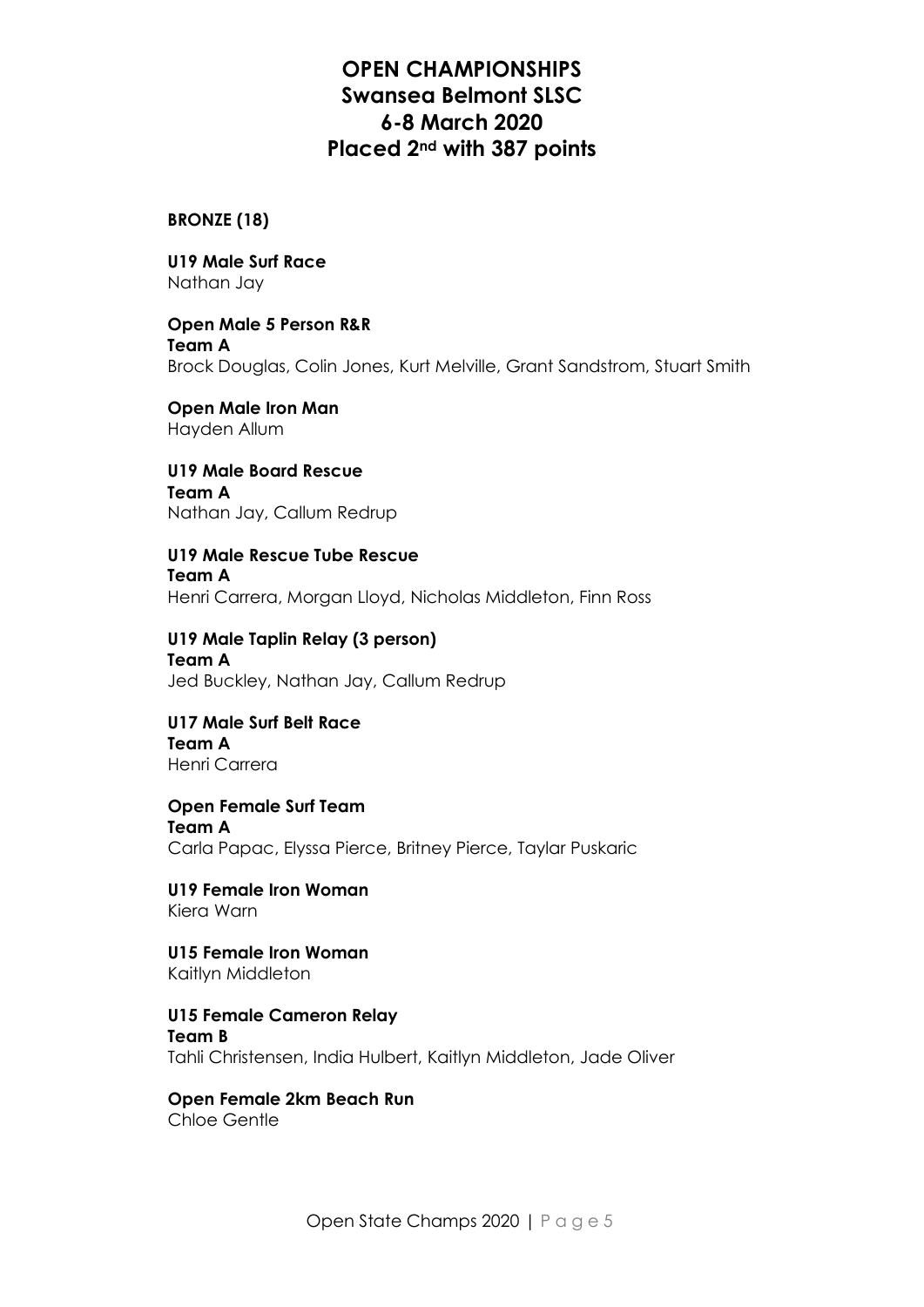**U19 Female Single Ski Relay Team B** Emily Eaves, Mia Ross, Rachel Sothern

**Open Female Double Ski Team B**

Emily Eaves, Elyssa Pierce

**U19 Female Board Race** Emily Eaves

**U19 Female Surf Belt Race Team C** Emily Eaves

**Open 5 Person R&R Team A** Brock Douglas, Blake McCrindle, Grant Sandstrom, Katie Spinner, Courtney Jae Warn

**U15 Mixed Beach Relay Team B** Tyler Coles, Sam Hulbert, Zara Lammers, Joel Steiner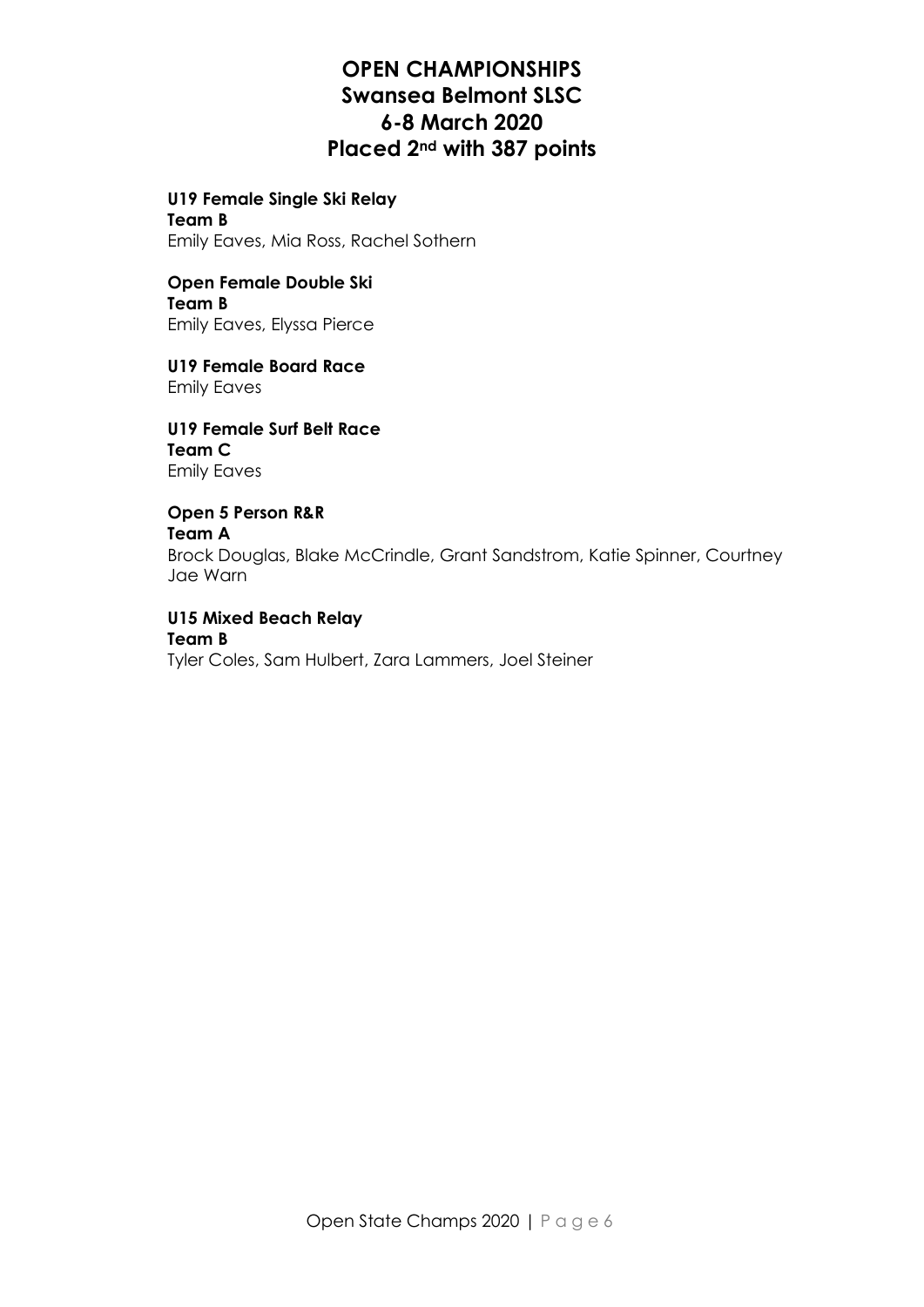#### **4TH PLACE (12)**

**U17 2 x 1km Male Beach Run Relay Team A** Zakary Keelan, Finn Ross

**Open Male Surf Belt Team A** John Woods

**U15 Female Beach Flags** Tyler Coles

**U17 Female Surf Team Team A** Zoe Jay, Ella McLachlan, Tahlia Roja, Marnie Vimpany

**Open Female Iron Woman** Britney Pierce

**Open Female Board Rescue Team A** Carla Papac, Britney Pierce

**U19 Female Rescue Tube Rescue Team B** Emily Eaves, Kaimana Fittock, Zoe Jay, Mia Ross

**Open Female Taplin Relay (3 person) Team B** Elyssa Pierce, Taylar Puskaric, Kiera Warn

**U17 Female Taplin Relay (3 person) Team A** Zoe Jay, Ella McLachlan, Tahlia Roja

**U19 Female Single Ski** Kaimana Fittock

**Open Female Board Relay Team A** Carla Papac, Elyssa Pierce, Britney Pierce

**U15 Female Board Relay Team A** Charli Cash, Maya Dixon, India Hulbert

Open State Champs 2020 | Page 7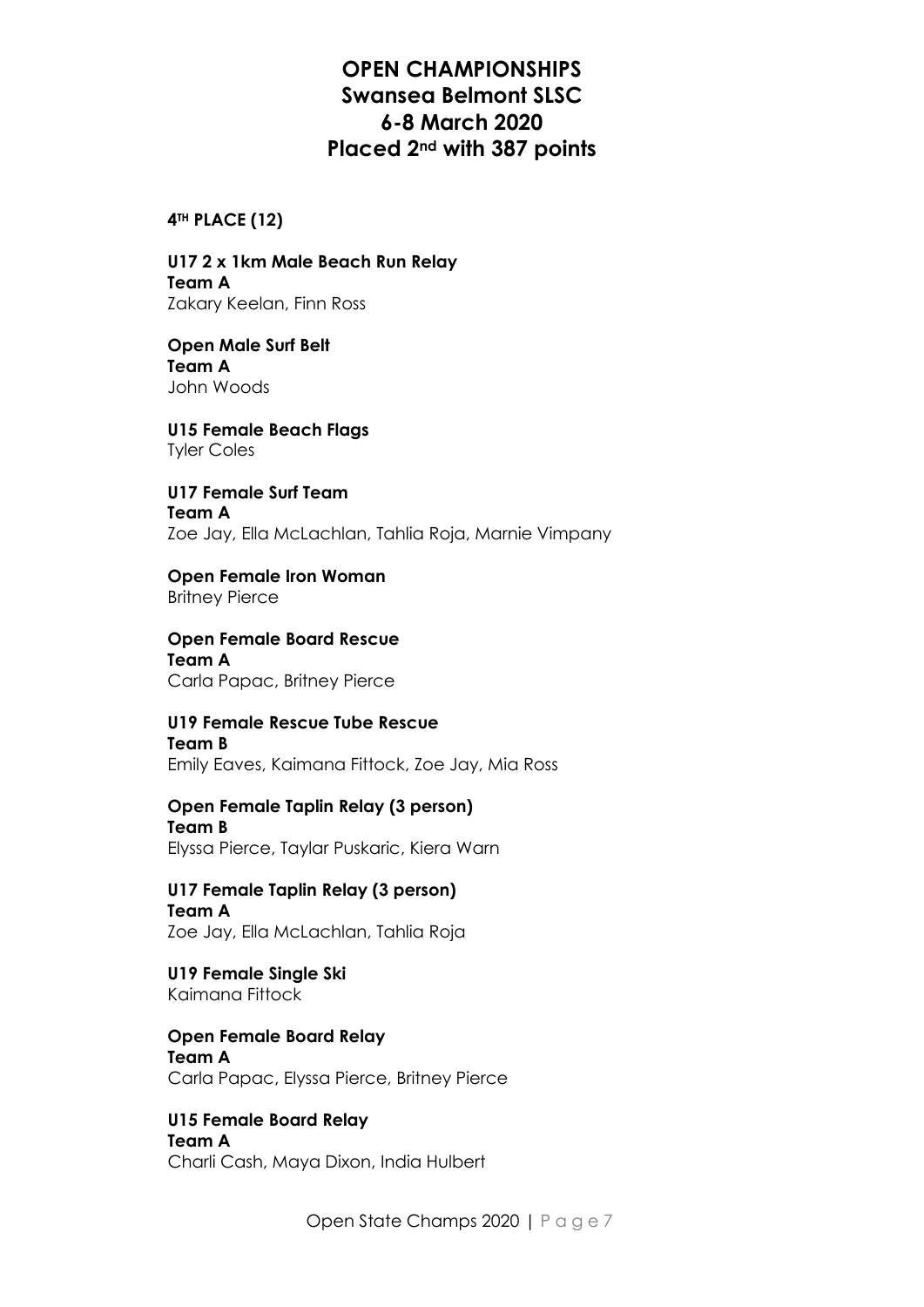#### **5TH PLACE (17)**

**U15 Male Surf Race** Sam Hulbert

**U19 Male Iron Man** Callum Redrup

**U17 Male Board Rescue Team D** Morgan Lloyd, Finn Ross

**U19 Male Single Ski** Callum Redrup

**Open 2 x 1km Male Beach Run Relay Team B** Jesse Thus, John Woods

**U19 Male Single Ski Relay Team A** Jed Buckley, Nathan Jay, Callum Redrup

**Open Male Beach Flags** Clayton Beranek

**Open Female Surf Race** Britney Pierce

**U15 Female Beach Flags** Zara Lammers

**Open Female 5 Person R&R Team A** Joanna Axiotis, Emily Caterson, Jayden Morgan, Chloe Rowan, Joanna Stavrou

**Open Female Taplin Relay (3 person) Team C** Emily Eaves, Kaimana Fittock, Tahlia Roja

**U19 Female Taplin Relay (3 person) Team A** Emily Eaves, Rachel Sothern, Kiera Warn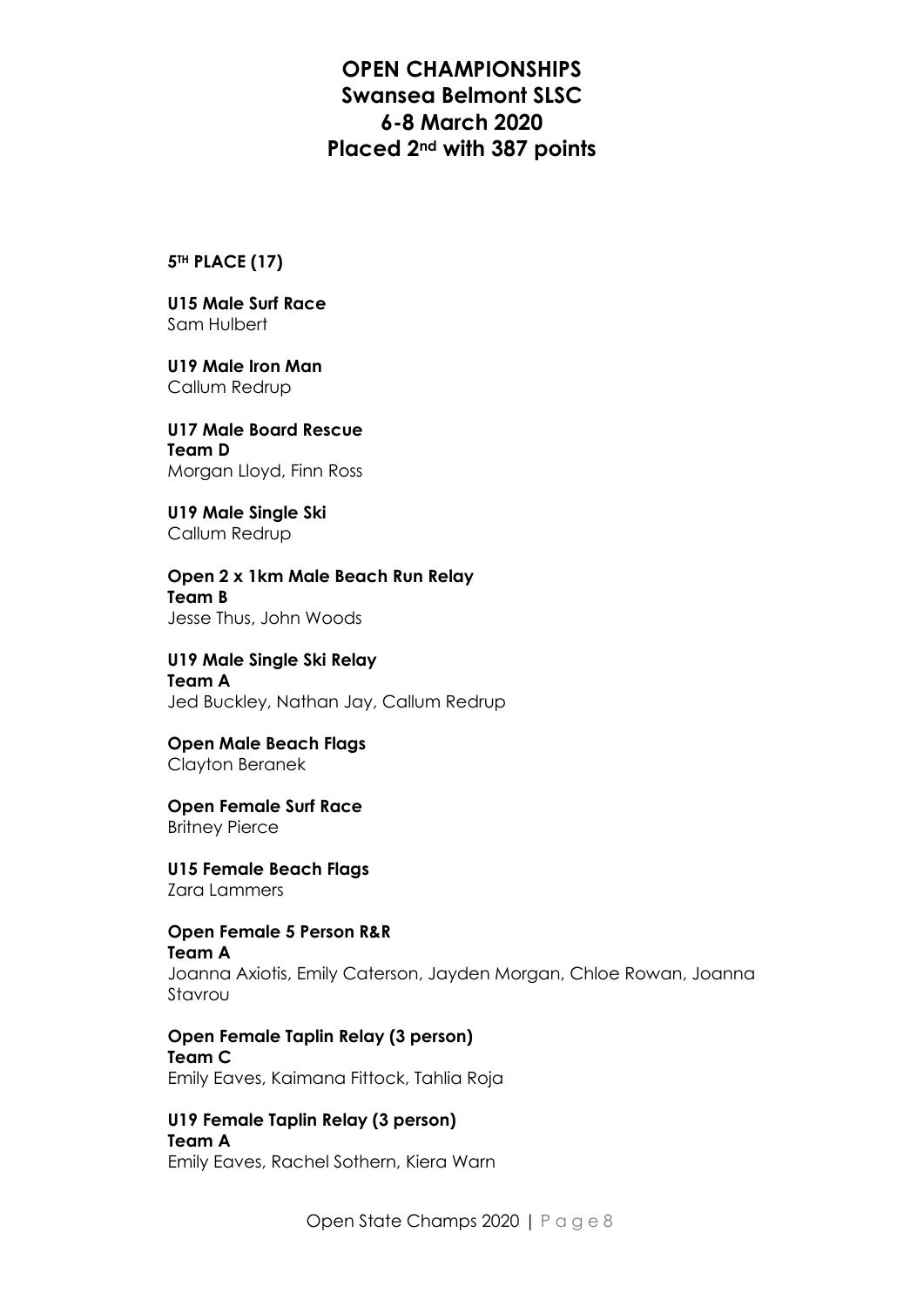**Open Female Double Ski Team A** Carla Papac, Taylar Puskaric

**Open Female Board Race** Britney Pierce

**Open Female Surf Belt Team A** Britney Pierce

**U17 Female Board Relay Team A** Zoe Jay, Ella McLachlan, Tahlia Roja

**Open Mixed Beach Relay Team A** Peter Axiotis, Chloe Gentle, Matthew Lewis, Chanel Pocklington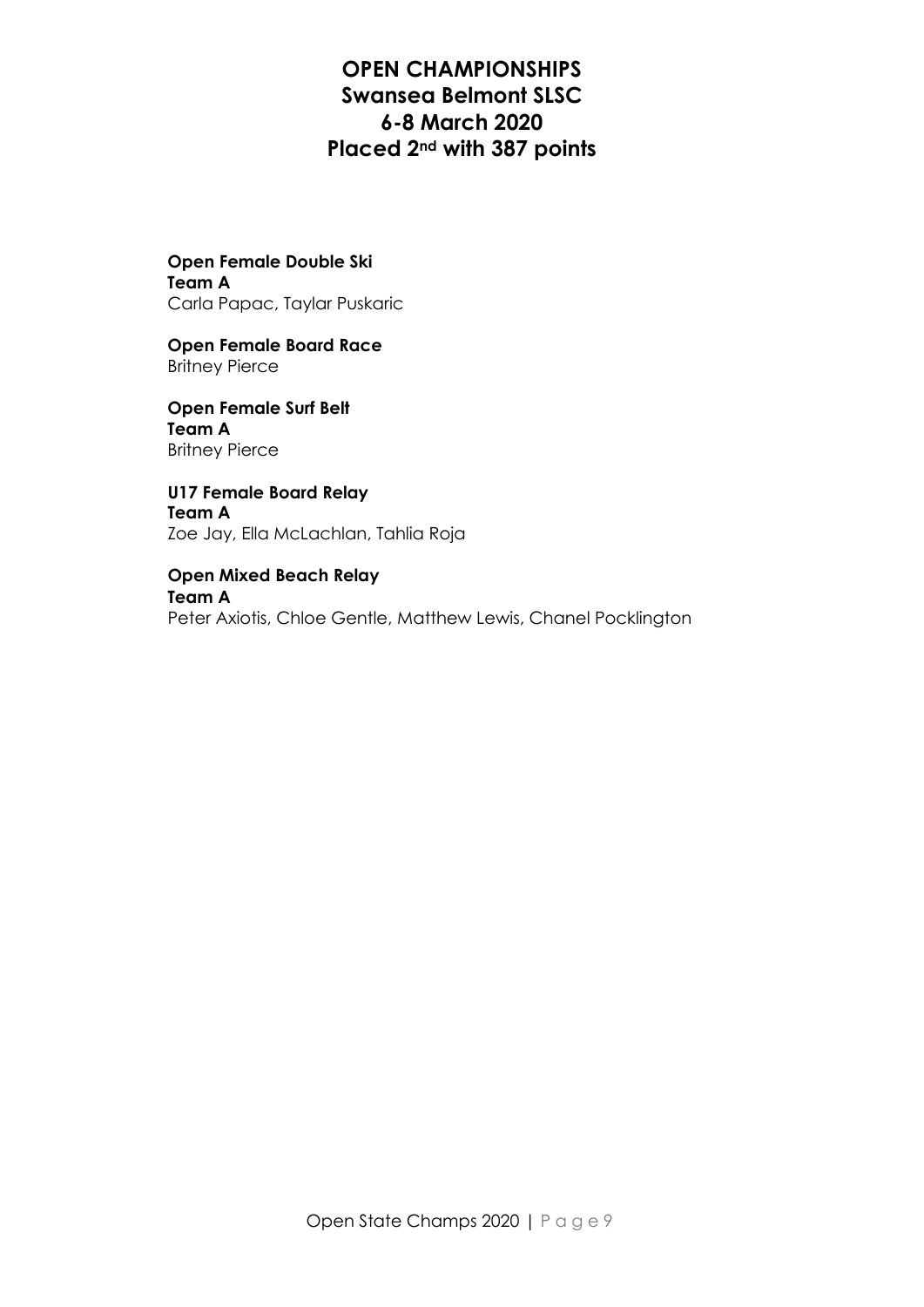**6TH PLACE (16)**

**U17 Male Surf Race** Nicholas Middleton

**U17 Male Surf Team Team B** Morgan Lloyd, Jasper McCullagh, Finn Ross, Jake Sullivan

**Open Male Taplin Relay Team B** Dean Blanche, Nicholas Fox, Michael Georgaris Jnr, Nicholas Middleton, Tyler Nott, Nathan Smith

**Open Male 2km Beach Run** Jesse Thus

**Open Male Board Relay Team A** Mitchell Allum, Hayden Allum, Nicholas Fox

**U19 Male Board Relay Team C** Max Buckley, Jasper McCullagh, Jake Sullivan

**Open Male Beach Sprint** Matthew Lewis

**Open Male Beach Relay Team B** Peter Axiotis, Jack Porter, Kurt Stavrou, John Woods

**U19 Female Surf Race** Kaimana Fittock

**U15 Female Surf Race** Kaitlyn Middleton

**Open Female Iron Woman** Taylar Puskaric

**U17 Female Board Rescue Team A** Ella McLachlan, Tahlia Roja